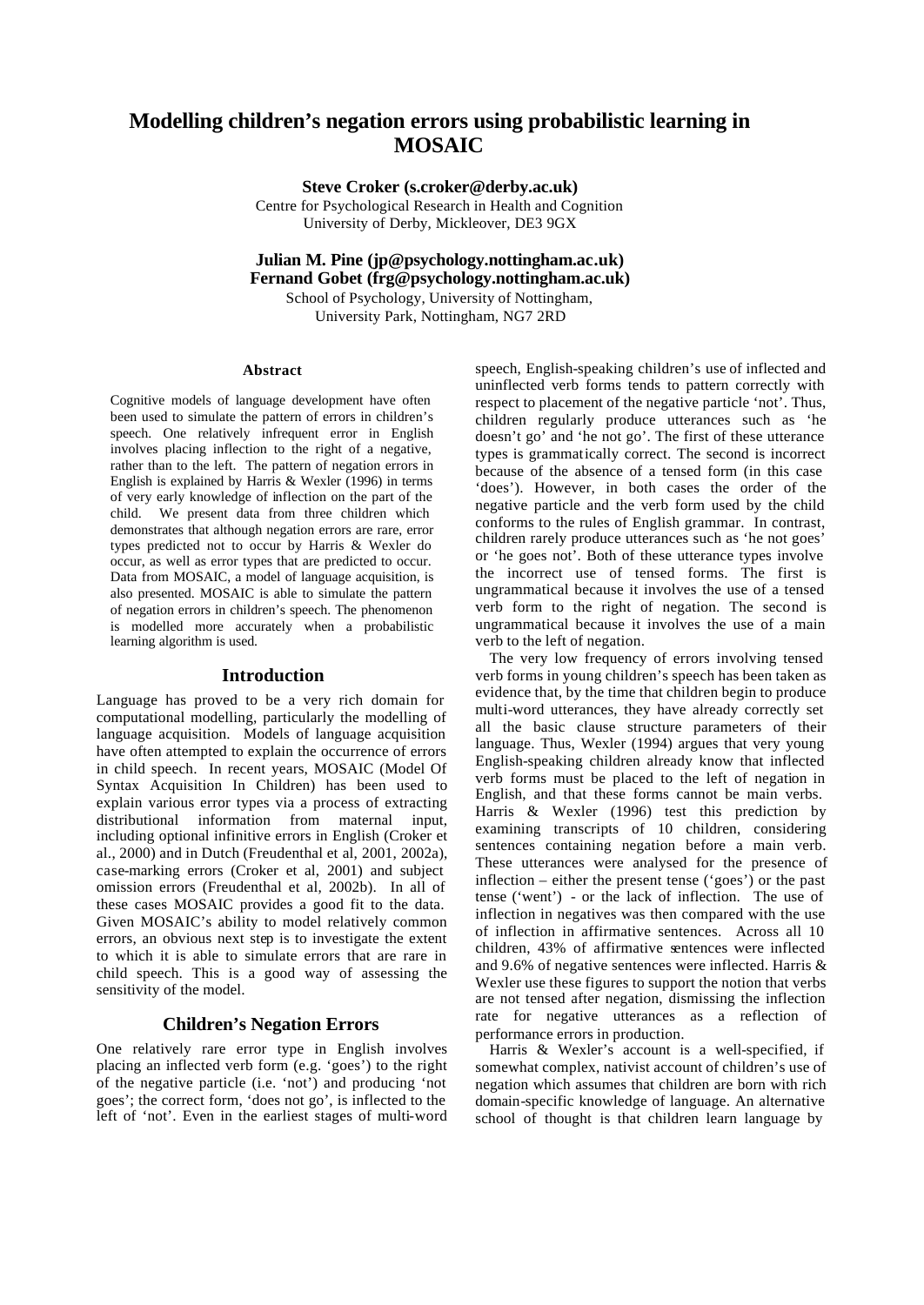picking up regularities in the speech that they hear; children are essentially distributional analysers. Evidence for this position comes from Tomasello (2000a, 2000b), who argues that children's early language is item-based, organised around particular words and phrases. Children initially learn a restricted morphology for each verb learnt; they are most likely to use the same morphological marker on a novel verb as was presented to them, rather than immediately generalising to other endings, which would suggest that a child's knowledge of language is input-driven. Further evidence for lexical specificity with respect to verb morphology in children's speech is presented by Brown (1973) and Pine, Lieven & Rowland (1998). An argument for the development of language around specific lexical items is provided by Lieven, Pine & Baldwin (1997), who propose that children's novel utterances are generated using positional patterns where a number of variable words or phrases can be combined with positionally constant items. These findings are consistent with recent work in computational modelling (e.g. Cartwright & Brent, 1997; Elman, 1993; Redington, Chater & Finch, 1993, 1998) which has shown that it is possible to derive a significant amount of syntactic information from a distributional analysis of the statistics of the language being learned.

#### **Child Data**

We present data obtained from three children (Anne, Aran and Becky), taken from the Manchester corpus (Theakston, Lieven, Pine & Rowland, 2000) of the CHILDES database (MacWhinney & Snow, 1990). This corpus consists of transcripts of tape recordings made twice every three weeks over a period of 12 months, between the ages of approximately 2 and 3 years. Each session consists of two half-hour recordings, one made during free play and the other during structured play. There are two important points that need to be made about the way these data were analysed. First, because we were interested in identifying a corpus of utterances including verbs and comparing this corpus with the output of the model, and because, within the model, there is no way of deciding whether a word is being used as a verb or not, we needed a way of identifying verbs that was independent of the way in which they were used by the child and the model. An analysis was therefore made of the frequencies with which words were used as verbs in the child's speech and, for the purpose of this research, words were classified as verbs if they occurred as verbs in 90% or more of cases in the mother's speech corpus. Second, the data used in analysing both the performance of the children and the performance of the model consisted of types, not tokens. Much of the research in children's speech is based on analyses using tokens as the entire corpus is considered. However, in our analyses it was necessary to use only types as the model does not produce multiple instances

of utterances in the same way as the child. All of Anne's, Aran's and Becky's utterances containing both a verb and the word 'not', or one of its contractions ('shouldn't', 'won't' etc.), were analysed for the presence of various patterns. This yielded samples of 478, 360 and 557 utterances for Anne, Aran and Becky, respectively. The patterns used in this analysis are 'correct' (grammatical) utterances such as 'doesn't go' or 'hasn't gone', 'not + untensed verb' (e.g. 'not go'), 'tensed verb + not' (e.g. 'goes not') and 'not + tensed verb' (e.g. 'not goes'). The former two patterns are predicted to occur by Harris & Wexler, whereas the latter two are predicted not to occur. We also found it necessary to include a further category – 'untensed verb + not' ('go not') – as Aran made errors of this type.

#### **Results**

l

The children's use of verbs and negation is shown in Table  $1^1$ ; grammatically correct utterances have been omitted from the table. The figures in brackets refer to the number of errors in the sample, the figures outside brackets represent the error rate expressed as a percentage of the sample. An analysis of these data shows that as well as forming grammatically correct utterances containing the negative particle, all three children use untensed verb forms following negation (e.g. 'I not need this'). In addition, Anne and Becky produced errors in which a tensed verb was used after negation (e.g. 'not fits') and Aran produced the negative particle *preceded* by an uninflected main verb ('go not') – errors which are predicted *not* to occur by Harris & Wexler.

#### **MOSAIC**

MOSAIC is a symbolic modelling architecture which consists of a hierarchical discrimination network. The network is grown as input is presented to the model. When an utterance is presented, each word in the utterance is considered in turn, which allows the utterance to be sorted to a given node. If the word currently considered has not previously been seen by the model, a new node corresponding to that word is

Table 1: Children's negation errors.

|          | Anne        | Aran         | Becky      |
|----------|-------------|--------------|------------|
| not go   | $(56)$ 11.7 | $(59)$ 16.4  | $(35)$ 6.3 |
| goes not |             |              |            |
| not goes | $(2)$ 0.4   | $\mathbf{0}$ | $(1)$ 0.2  |
| go not   | 0           | $(1)$ 0.3    |            |

<sup>&</sup>lt;sup>1</sup> The utterance types to the left of the table are representative of classes of error rather than errors involving those particular words.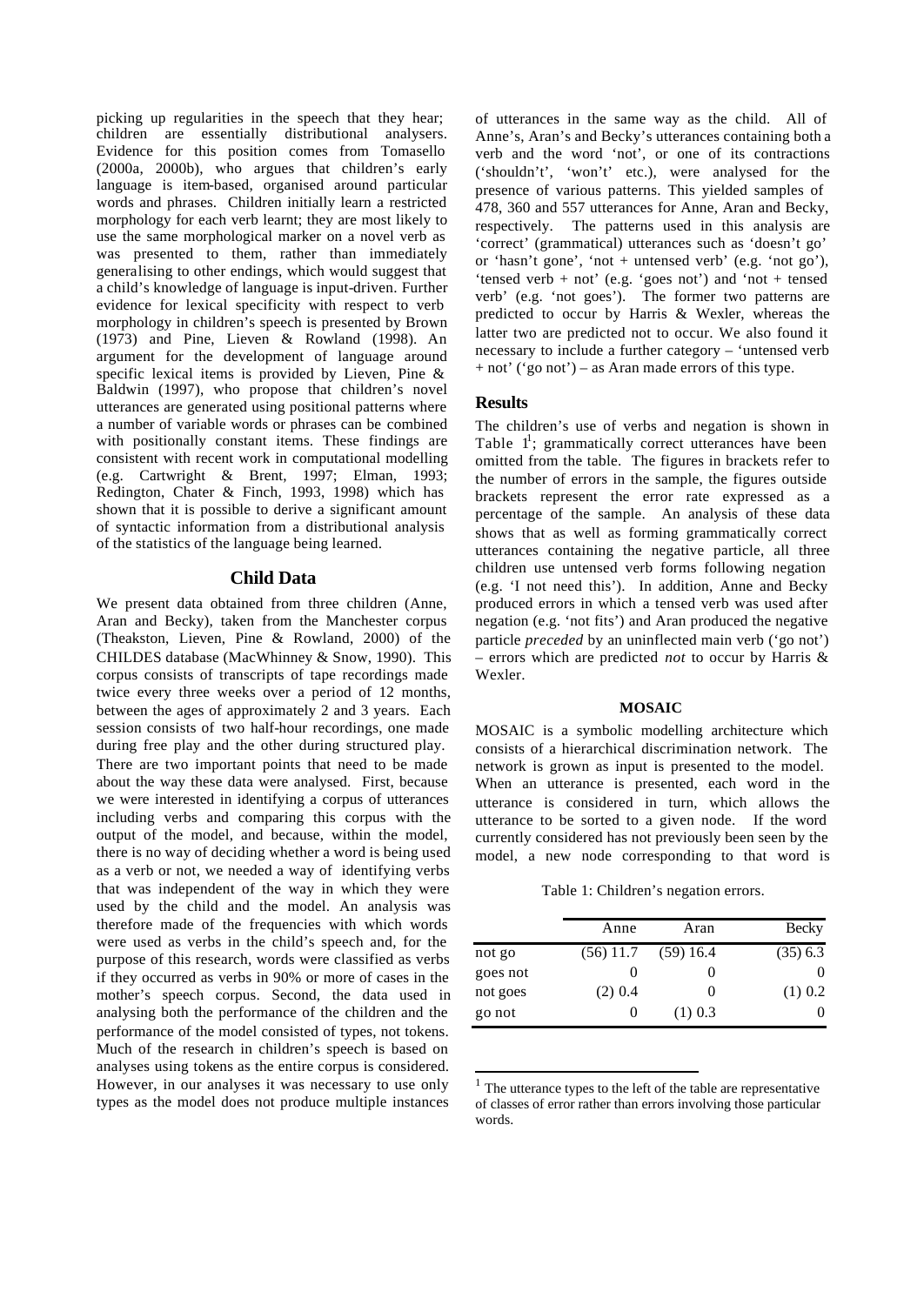created. The new node is created at the first layer of the network, just below the root node. This first layer may be seen as the layer where the 'primitives' of the network (i.e., the individual words that have been seen by the mo del) are learned and stored.

The model learns the distributional statistics of both words that follow and words that precede a given word the network contains information about which words have been presented as occurring immediately before a particular item and which words have been presented as occurring immediately afterwards. Figure 1 depicts a fragment of a network created in this manner.

## **Generative Links**

Once the network has been trained, it can be used to produce utterances in two ways: by recognition and by generation. Utterances produced by recognition are essentially rote-learned (i.e. they are utterances or portions of utterances presented to the model in the input corpus). These are produced by starting at each node in turn, and following the test links down the network. Novel utterances can also be produced by a process of generation – the ability to follow 'horizontal' links in the network as well as 'vertical' ones. These horizontal, generative links are created as follows: If two words in the network occur frequently in similar contexts (e.g. they are preceded and succeeded by the same items), then a generative link can be made between these items. The number of common features needed to create a generative link (the similarity measure) is the degree of overlap between items that precede and succeed any two nodes. This is calculated by taking all the children of any two nodes and assessing whether the proportion of children shared by

both nodes exceeds a certain threshold with respect to the total number of child nodes. A number of variations with different values have been assessed. In this paper, values of 4%, 8% and 10% have been used. The value is the same in both directions (e.g. 8% is the critical value for shared nodes both above and below the nodes under consideration). Figure 2 contains an example of generative link creation. In this figure, 'does', can' and 'will' all precede 'he' and 'she'. 'Goes', 'likes' and 'jumps' all follow 'he' and 'she'. A generative link is formed between 'he' and 'she' as a result of this contextual similarity.

#### **Probabilistic Learning**

In the version of MOSAIC used to model optional infinitive errors and case-marking errors (Croker et al., 2000, 2001), any item presented to the model is learnt at once. The probability of learning any given word is 1 at all times. In addition to data from simulations with  $p=1$ , we present data from simulations in which a parameter is set which determines how likely it is that any given word in the input is learnt. This parameter was set to 0.1. This means that, on average, a word must be seen 10 times before it is added to the network. This form of learning gives a positive bias to words and phrases that occur many times in the input corpus. The output is therefore a reflection of the frequency with which words occur, rather than a reflection of which items are present in the input. To offset the fact that little is learned from one presentation of the input corpus, the input is presented several times before an output is produced. For the p=0.1 condition, analyses of the output produced by MOSAIC after the input set had been presented both 5 and 10 times are included here.



Figure 1: Network formed after the phrase 'he sings loudly' has been presented to MOSAIC 3 times.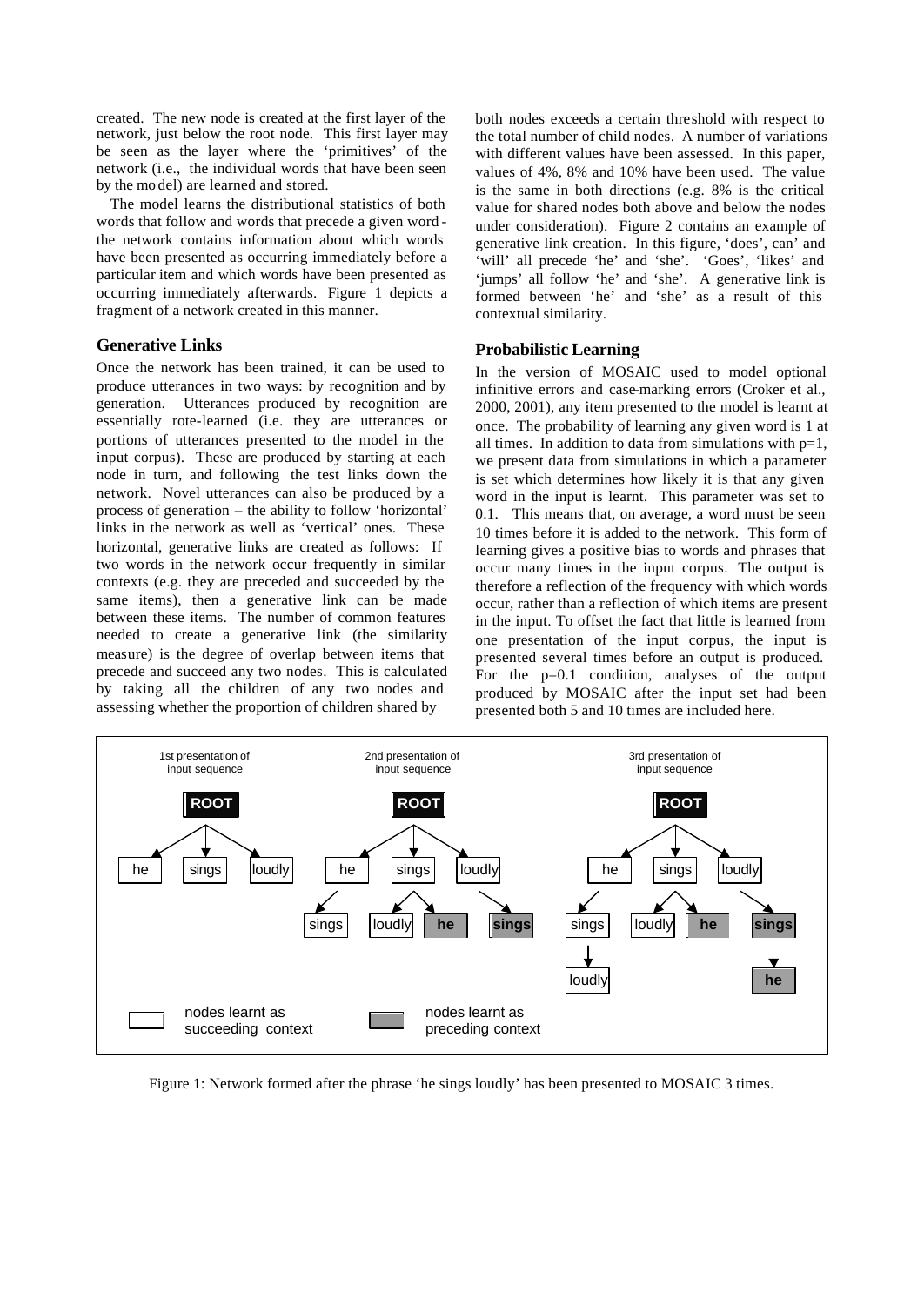

Figure 2: Generative link creation.

#### **Model Data: p=1**

#### **Method**

The model was run on input data from the mother of Anne, one of the children in the CHILDES database, collected in the same sessions as the child's speech. This is a very large corpus of naturalistic input, consisting of 33,390 utterances. Three different versions of the model were trained, with varied input sets and overlap parameters  $-$  two versions with the full input corpus and one version with only the first half of the corpus. The overlap parameter was set to 10% for the first of these and 4% for the others. A 4% overlap allows more generative links to be made as only 4% of the child nodes of any two items need to be shared to create a link; this means that MOSAIC becomes much more generative than with a 10% overlap. With the full input presented and an overlap value of 10%, MOSAIC produced 35,758 utterance types, of which 18,852 were produced by recognition and 16,906 by generation. With the full input presented and an overlap value of 4%, MOSAIC produced 586,015 utterance types, of which 21,999 were produced by recognition and 564,016 by generation. With just half the input and an overlap value of 4%, MOSAIC produced 194,303 utterance types, of which 10,451 were produced by recognition and 183,852 by generation.

#### **Results**

Results for MOSAIC-Anne, with a learning probability of 1 are presented in Table 2. With an overlap value of 10%, some 'not + untensed verb' errors are produced, although no 'negation + tensed verb' errors are made. When the overlap percentage was reduced to 4%, allowing many more links to be made, errors of this type were produced, albeit rarely. The percentage of 'not + untensed verb' errors is lower, just  $2\%$ , than the

11.7% produced by Anne or the 5.2% produced by MOSAIC-Anne with a 10% overlap. Also, 3 'untensedverb + negation errors' are made; Anne does not make any errors of this type. When a smaller input corpus was presented to MOSAIC with the overlap percentage still set to 4% the number of 'not + tensed verb' errors was increased to 3.8% which, whilst higher, is still nowhere near the quantity produced by Anne. In addition, the number of 'untensed verb + negation' errors also increased to 3.6%. This latter type of error has been observed in child speech (Aran makes a few of them), but Anne does not produce such errors.

# **Discussion**

Although not a close match for Anne, MOSAIC is still producing the sorts of errors children (as a group) make and, importantly, MOSAIC does not produce the one error type ('goes not') that is not made by any of the children. Whilst this is a positive result, the model ought to provide a closer fit to Anne than to Aran or Becky as it was Anne's mo ther's data that MOSAIC was trained on. It is possible that when the probability of learning a word is 1, MOSAIC is sensitive enough to the distributional properties of the input to provide a

Table 2: Negation errors (MOSAIC-Anne and Anne,  $p=1$ ).

|          | MOSAIC-Anne    |               |                           | Anne                   |
|----------|----------------|---------------|---------------------------|------------------------|
|          | 10%<br>Overlap | 4%<br>Overlap | Half-input,<br>4% Overlap |                        |
| not go   | $(26)$ 5.2     | $(10)$ 2.0    |                           | $(19)$ 3.8 $(56)$ 11.7 |
| goes not | $\theta$       | 0             |                           |                        |
| not goes | 0              | $(2)$ 0.4     | $(2)$ 0.4                 | $(2)$ 0.4              |
| go not   | 0              | $(3)$ 0.6     | $(18)$ 3.6                |                        |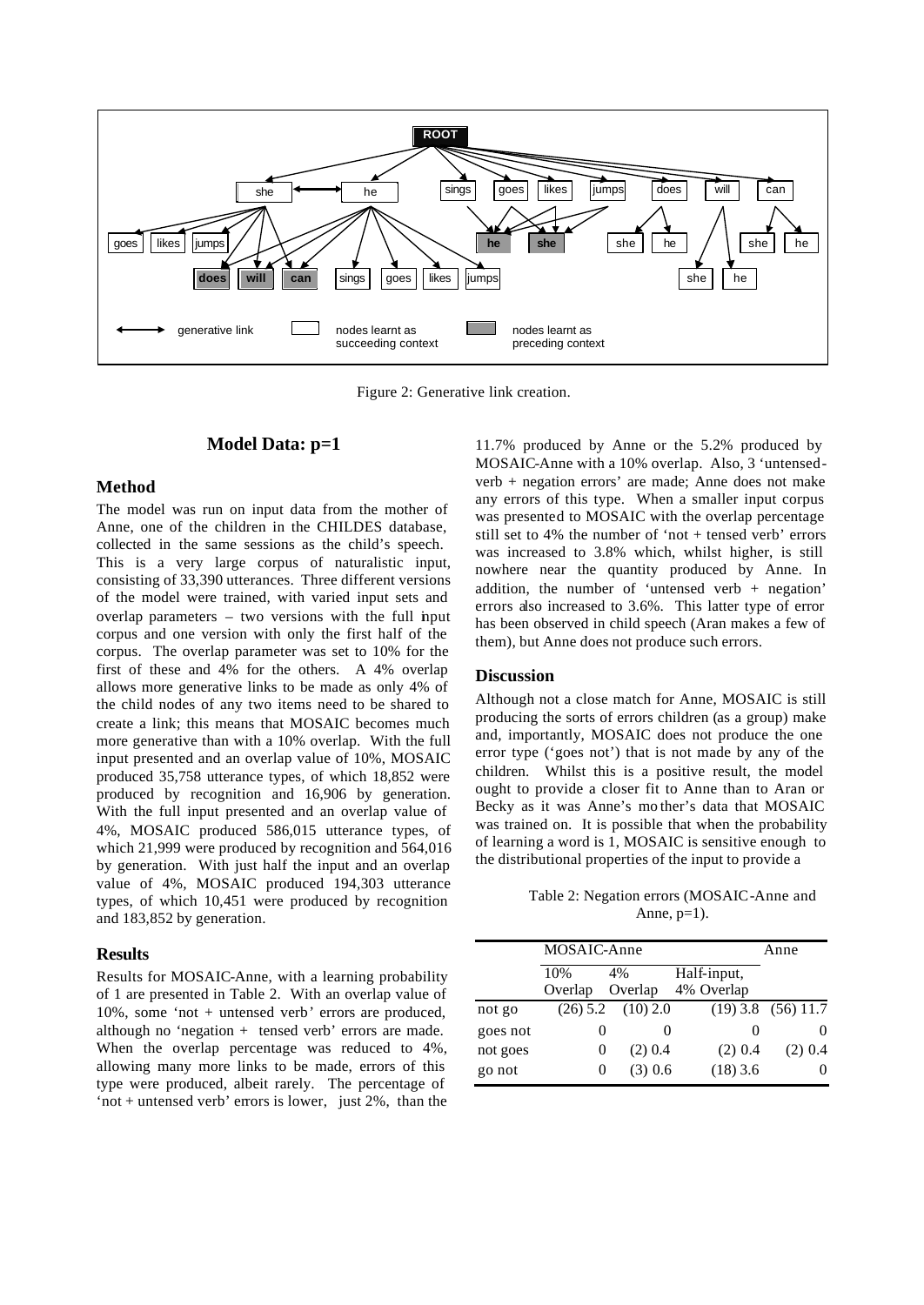model of general child data, but not sensitive enough to pick up on the characteristics of the input which distinguish Anne from the other children. This motivated the move to a lower learning probability. If every word or phrase only has a relatively low probability of being learned on each occasion that it is encountered in the input, then words are more likely to be learned in contexts in which they occur frequently, making the model more sensitive to the statistical properties of the input language.

## **Model Data: p=0.1**

#### **Method**

As before, the model was trained on input data from Anne's mother. In this simulation, the overlap parameter was set to 8%. The reason for this was that when output data from this version of MOSAIC was analysed for case-marking errors (Croker, 2002), 8% proved to be the optimum parameter value. Any lower and too many errors were made, any higher and too few were made. Although the results presented in this paper are not concerned with case-marking errors, this value was retained as we wanted to explain the occurrence of multiple phenomena without parameter fitting. Similarly, the number of times the input corpus was presented before generating an output set was a number arrived at in the analysis of case-marking errors. After 5 presentations of the input corpus, MOSAIC produced 98,533 utterance types, of which 8,974 were produced by recognition and 89,559 by generation. After 10 presentations of the input corpus, MOSAIC produced 187,574 utterance types, of which 15,772 were produced by recognition and 171,802 by generation.

#### **Results**

Results for MOSAIC-Anne, with a learning probability of 0.1 are presented in Table 3. After both 5 and 10 presentations of the input corpus, MOSAIC produces 'not + untensed verb' errors at a rate of 10%, consistent with Anne's rate of  $11.7\%$  (see Table 1). Similarly, MOSAIC produces 2 'not goes' type errors: 'not goes an egg' and 'not he goes'. Both of these errors are possible as a result of the creation of a generative link between 'not' and 'there' (which explains how a pronoun

Table 3: Negation errors (MOSAIC-Anne, p=0.1).

|          | MOSAIC-Anne<br>5 x input | MOSAIC-Anne<br>$10 \times input$ |  |
|----------|--------------------------|----------------------------------|--|
| not go   | (50) 10.0                | (50) 10.0                        |  |
| goes not |                          |                                  |  |
| not goes | $(2)$ 0.4                |                                  |  |
| go not   |                          | O                                |  |

can follow negation in the second of these errors). After 10 input presentation cycles, this link ceases to exist and so no errors of this type are produced. In both cases, the number of 'not + untensed verb' errors is explained in terms of generative links between first- or second-person pronouns and third-person pronouns. For example, both 'I' and 'you' are linked to 'he' and 'it', enabling utterances such as 'it don't like it' and 'he don't want' to be produced.

# **Discussion**

With probabilistic learning, MOSAIC is able to provide an almost exact fit to Anne's data. As theorised, this learning algorithm enables MOSAIC to encode more frequent word combinations and to fail to learn infrequent combinations. As a result, 'go not' type errors are not made – Anne does not produce errors of this type, but MOSAIC did produce such errors when the learning probability was set to 1. This ability to discriminate between items in the input set means that MOSAIC is much more sensitive to the distributional characteristics of the data. With a lower learning probability, the data from MOSAIC ceases to look like an amalgamation of the data from all three children, producing a different pattern of errors from that shown by Aran and Becky.

## **Conclusion**

Harris & Wexler (1996) argue that children produce errors involving the use of untensed verbs after negation, but do not produce errors involving the use of tensed verbs after negation. Analysis of our data shows that as well as forming grammatically correct utterances containing the negative particle, all three children used untensed verbs following negation. In addition, Anne and Becky produced errors in which an inflected verb was used after negation and Aran produced the negative particle *preceded* by an inflected verb – errors that are predicted *not* to occur by Harris & Wexler. All of the MOSAIC simulations produce errors with untensed verbs following negation, and several of them produce errors with tensed verbs after negation. When the probability of learning any new word is set to 1, MOSAIC consistently under-produces 'not go' type errors, although with an overlap of 4%, 'not goes' errors are produced at the same rate as they are produced by Anne. When the probability is reduced to 0.1, MOSAIC produces a lot more 'not go' type errors, and hence provides a good fit to Anne's data. This modification to the model therefore appears to increase its sensitivity to patterns in the input.

It is apparent from the results of this study that Harris & Wexler's account of negation errors is incomplete, which raises doubts about the claim that children have already correctly set all the clause structure parameters of their language. In contrast, MOSAIC is able to